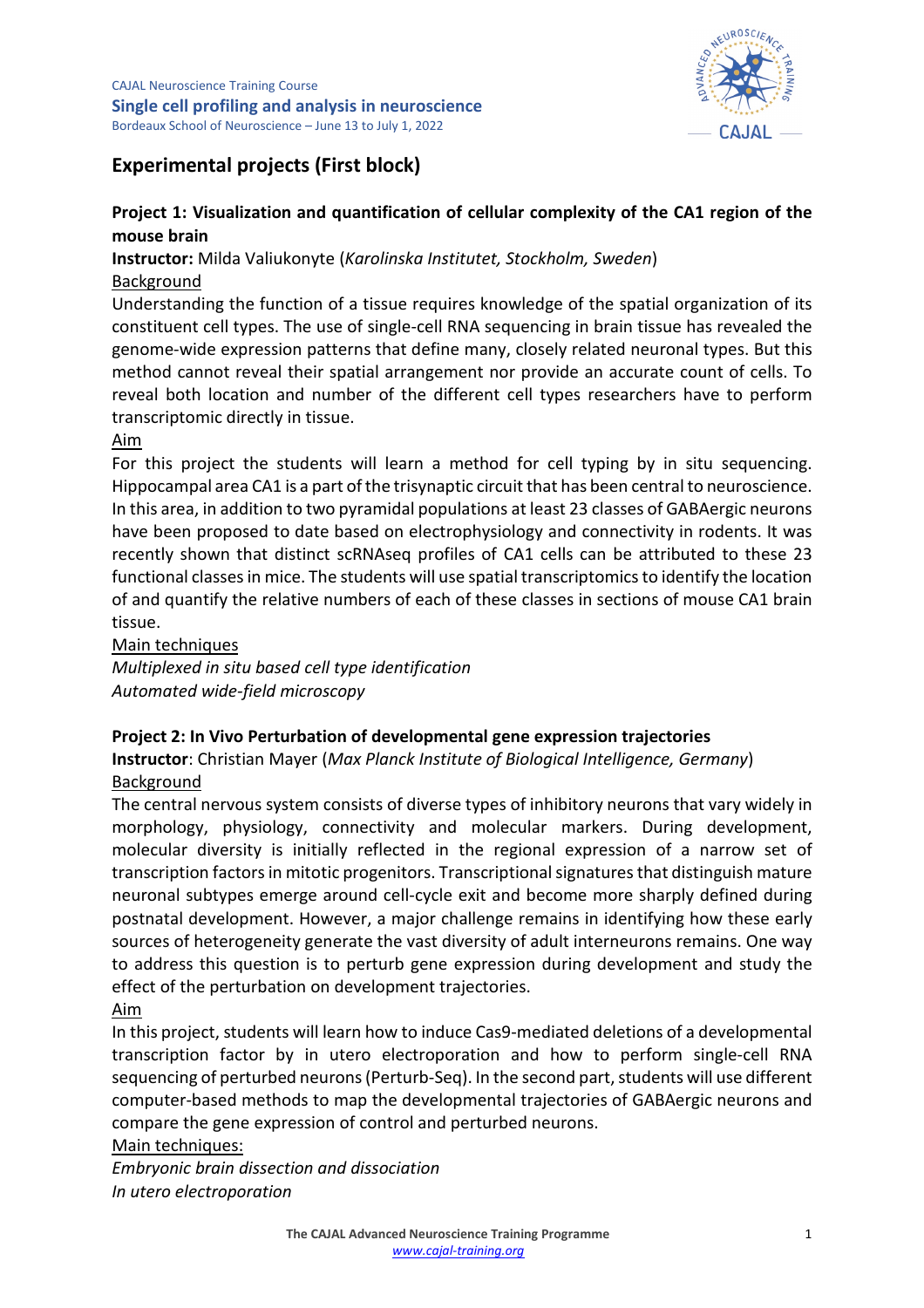

*Whole cell single-cell RNA sequencing using 10x system*

# **Project 3: Transcriptional response in activated GABAergic neurons of the visual cortex**

**Instructor:** Hannah Sophie Hochgerner (*Technion – Israel Institute of Technology*) Background

GABAergic inhibitory neurons, although low in number (around 20% of neurons), are crucial for shaping the output of a circuit. Neurons are plastic entities that adapt their function, and molecular machinery, to changes in network activity.

## Aim

This project aims to describe how the diverse GABAergic interneurons of the visual cortex react to sudden input in network activity. Mice will be housed in darkness and then be exposed to light shortly before sacrifice to induce activity. To get a robust coverage and detect the different subtypes of this population it is often necessary to enrich for GABAergic cells prior to single-cell sequencing. The students will learn how to apply single-cell RNA-seq on a functional question in the adult, and use FACS in combination with a transgenic mouse line to enrich for GABAergic cells prior to single-cell RNA-seq.

## Main techniques

*Adult brain dissection and dissociation FACS isolation of fluorescently labeled cells Whole cell single-cell RNA sequencing using 10x system*

## **Project 4: Single whole cells analysis of an Alzheimer's disease mouse model**

**Instructor:** Ana Muñoz-Manchado (*University of Cadiz, Spain / Karolinska Institutet, Sweden*) Background

The ability to investigate transcriptional changes in individual cells holds great promise in the study of disease. Already now, a few papers, including one on Alzheimer's disease have appeared where this has been used to study disorders in humans (Mathys et al., Nature, 2019). This approach opens up not only the study of diseases but can also be used as a way to understand which aspects of a disorder are recapitulated by mouse models. Aim

## For this project the students will perform whole-cell single-cell RNA-sequencing of the prefrontal cortex of the 3xTg-AD mouse model for Alzheimer's disease (Oddo et al., Neuron, 2003) to investigate similarities and differences to the findings from human subjects.

## Main techniques

*Adult brain dissection and dissociation Whole cell single-cell RNA sequencing using 10x system*

## **Project 5: Single nuclei analysis of an Alzheimer's disease mouse model**

**Instructor:** Lisbeth Harder (*Karolinska Institutet, Stockholm, Sweden*) Background

The ability to investigate transcriptional changes in individual cells holds great promise in the study of disease. Recently, several papers on neurological disorders including Alzheimer's disease (eg Mathys et al., Nature, 2019) have appeared, in which the single cell sequencing technique was develop further to enable the isolation of RNA from nuclei of frozen human samples. This approach opens up not only the study of disease but can also be used as a way to understand which aspects of a disorder are actually recapitulated by mouse models.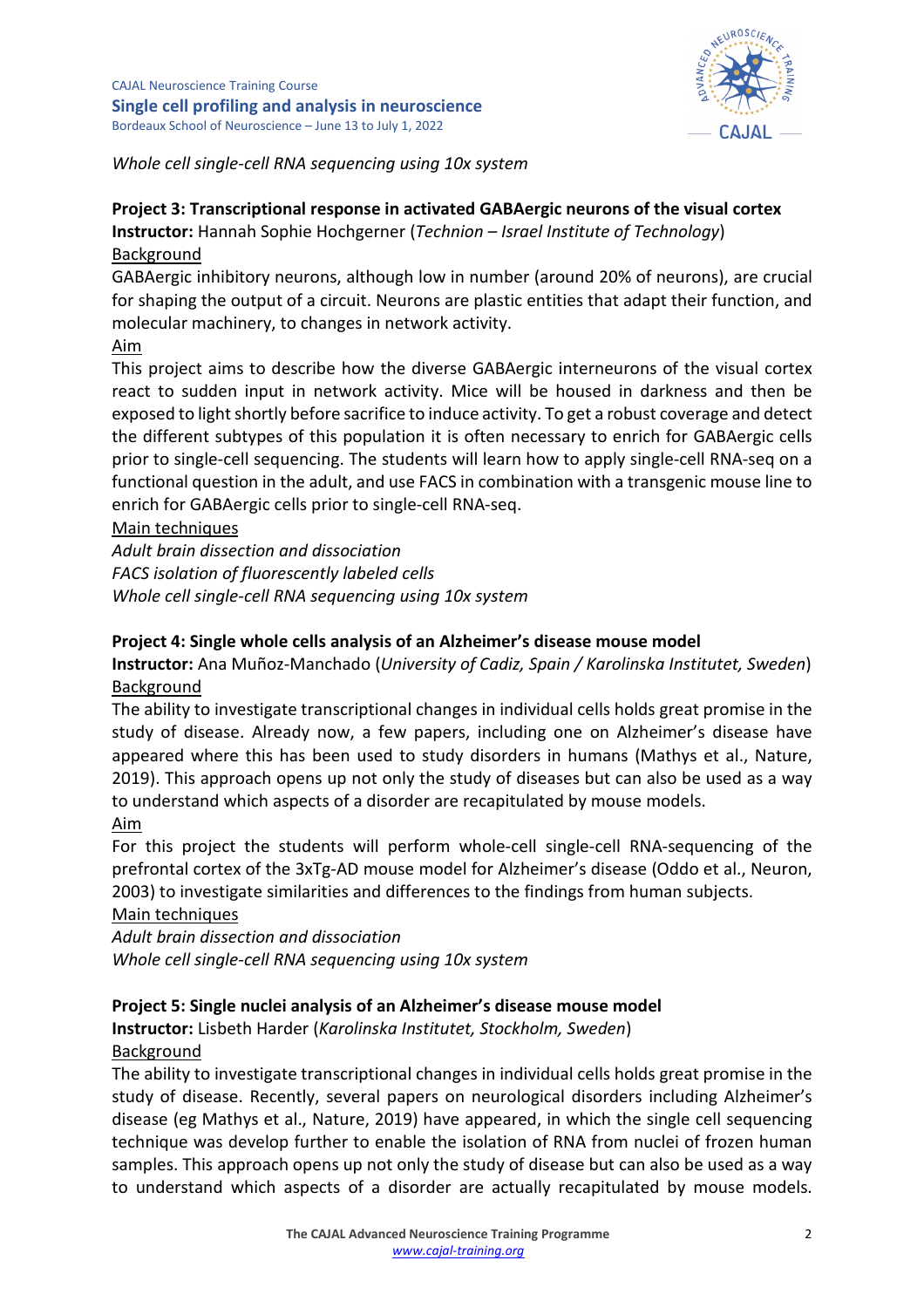

However, the current limitation to single-nuclei sequencing when studying human subjects might bias the findings in terms of which mRNAs are captured (Skene et al., Nature Genetics, 2018).

### Aim

In this project the students will learn how to isolate nuclei from frozen tissue of the prefrontal cortex using the 3xTg-AD mouse model for Alzheimer's disease (Oddo et al., Neuron, 2003). Samples will be enrich for neuronal populations using antibody-assisted FACS isolation and results will be compare to data from human as well as from whole-cell single-cell RNAsequencing (project 4).

#### Main techniques

*Isolation of nuclei from frozen tissue FACS isolation of neuronal populations Single-nuclei RNA sequencing using 10x system*

### **Project 6: Single nuclei analysis of GABAergic cells in the dorsal horn in a Chronic pain model Instructor:** Danny Kitsberg (*ELSC, Jerusalem University, Israel*)

## Background

Chronic pathological pain is a major burden for most societies, with high human, social and economic costs. The development of chronic pain is largely thought to result from a malfunction of the spinal neuron network, and more particularly from a dysfunction of spinal GABAergic neurons located in superficial laminae of the spinal cord. Although the development of RNAseq approaches has enabled a thorough classification of both excitatory and inhibitory neurons in the spinal cord, little is known about the physiologic, morphologic and transcriptomic changes accompanying the development of chronic pain symptoms. For studies on human subjects, we are currently limited to single-nuclei sequencing and a recent study have suggested that using this technique might bias the findings in terms of which mRNAs are captured (Skene et al., Nature Genetics, 2018).

# Aim

In this project the students will use neuropathic and control animals to investigate transcriptomic changes in FACS sorted neuronal nuclei from spinal superficial dorsal horn. This will give insights to transcriptomic changes in both excitatory and inhibitory cells. Main techniques

*Isolation of nuclei from frozen spinal cord tissue FACS isolation Single-nuclei RNA sequencing using 10x system*

## **Project 7: Single whole cells analysis of GABAergic cells in the dorsal horn in a Chronic pain model**

**Instructor:** Martin Häring (*University Clinic Münster, Germany*) Background

Chronic pathological pain is a major burden for most societies, with high human, social and economic costs. The development of chronic pain is largely thought to result from a malfunction of the spinal neuron network, and more particularly from a dysfunction of spinal GABAergic neurons located in superficial laminae of the spinal cord. Although the development of RNAseq approaches has enabled a thorough classification of both excitatory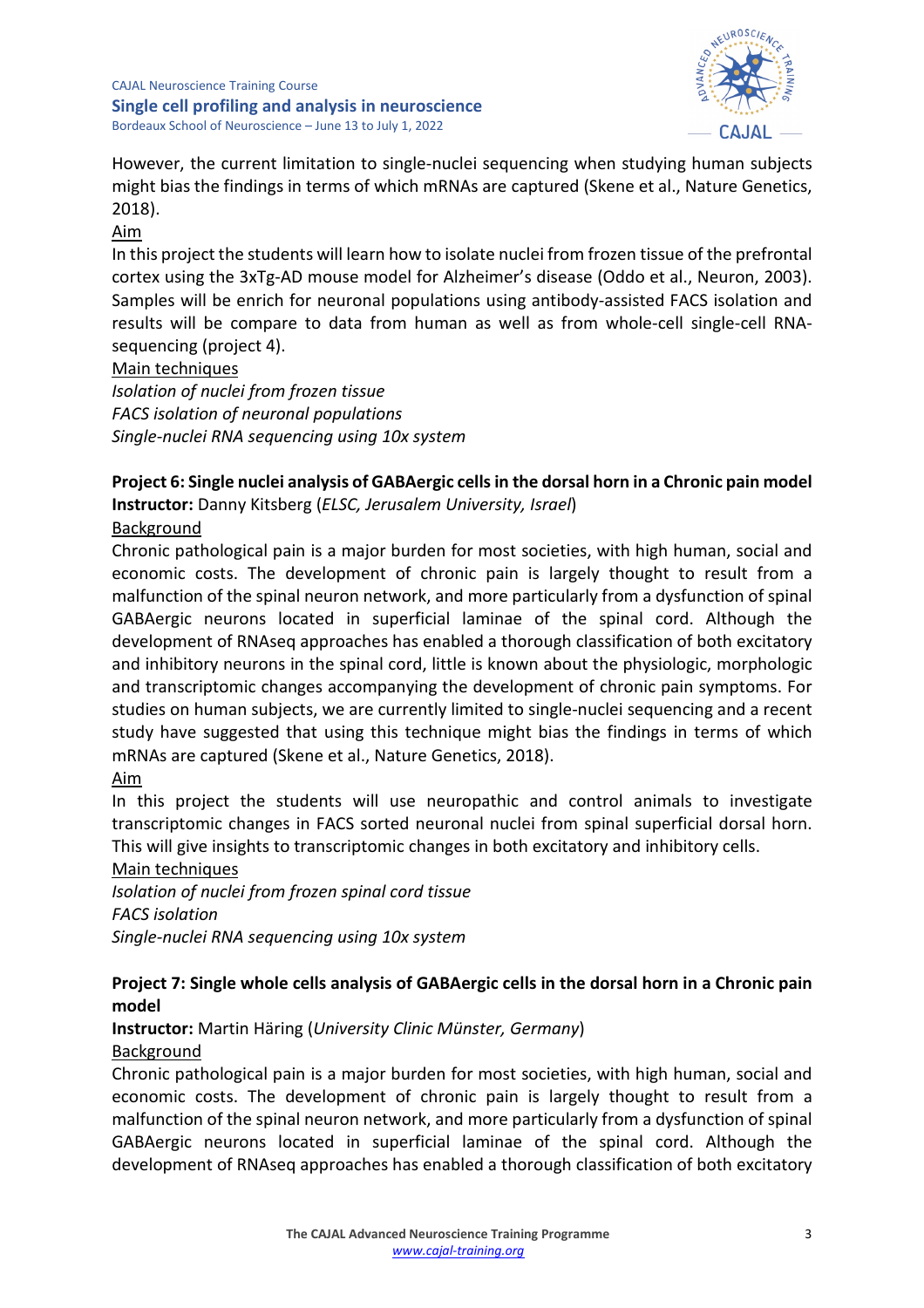

and inhibitory neurons in the spinal cord, little is known about the physiologic, morphologic and transcriptomic changes accompanying the development of chronic pain symptoms. Aim

The students will use neuropathic and control animals to investigate transcriptomic changes in FACS sorted GABAergic neurons from spinal superficial dorsal horn. Relevance of these changes with respect to previously characterized alterations of morphological and electrophysiological properties will be investigated.

#### Main techniques

*Spinal cord / dorsal horn dissection FACS isolation Whole cell single-cell RNA sequencing using 10x system*

## **Project 8: Large scale single-cell RNA-sequencing of brain tissue using SPLiT-Seq**

**Instructor:** Song Cheng (*UK*)

The students will learn how to apply SPLiT-Seq (Split Pool Ligation-based Transcriptome sequencing) which is a technique by which one can perform large-scale single cell (nuclei) sequencing without the need for advanced equipment. We will be open for student's suggestion with regards to which brain area to investigate.

See this webpage for methodological explanation and more information: https://sites.google.com/uw.edu/splitseq.

Main techniques

*SPLiT-seq*

**Project 9: Single-cell profiling of histone modifications in the mouse cortex using scCUT&Tag Instructor:** Marek Bartosovic (*Karolinska Institutet, Stockholm, Sweden*)

Background

It is evident that the gene expression is directly regulated by a combination of various regulatory epigenetic elements such as promoters, enhancers and repressive chromatin. Single-cell ATAC-seq has been routinely used to identify and measure the chromatin accessibility/footprints of transcription factors and thus characterize the active chromatin state at promoters and enhancers.

Aim

In order to investigate the repressive chromatin state, we will use single-cell CUT&Tag of H3K27me3 mark characteristic for heterochromatin or inactive promoters/genomic regions. Single-cell CUT&Tag has been used to generate the profile of H3K27me3 in major cell types in the brain (Bartosovic et al., 2021). In this project we will go one step further and focus on analyzing the repressive chromatin states in the mouse cortex and aim to uncover the patterns of H3K27me3 in the different cortical layers. The students will perform the dissection of mouse cortex, nuclei isolation and custom single-cell CUT&Tag protocol based on the 10x Genomics platform.

#### Main techniques

*Mouse cortex dissection Single-cell CUT&Tag*